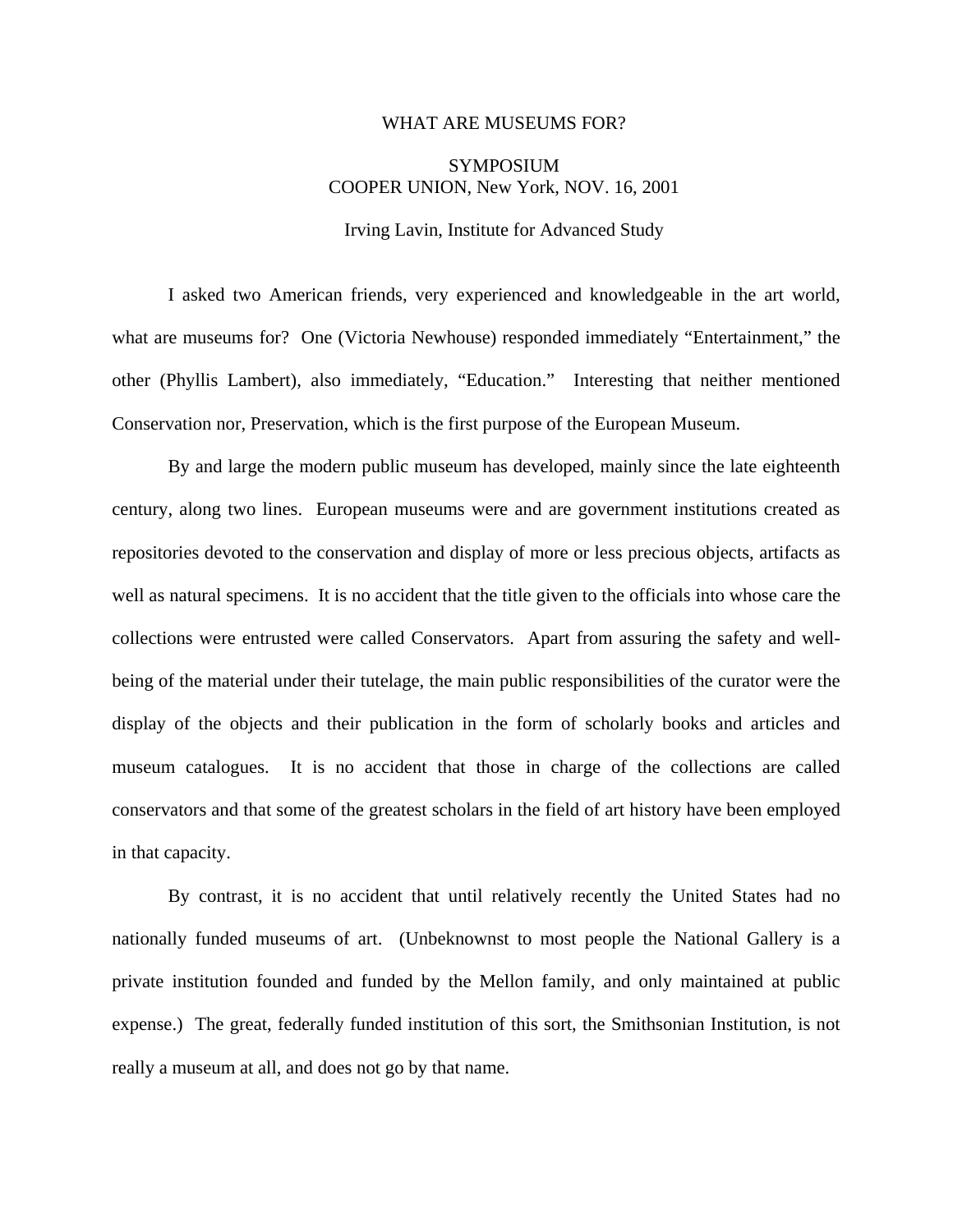Similarly, the American patent (copyright) system is not primarily to enrich the inventor, but to serve the public good by encouraging inventiveness. People who complain about art as commodity should think about that. If you disapprove of commodification then you should disapprove of copyright and the right of the artist to profit by his work. (Artists under Communism did not profit and did not innovate.)

Even the federally funded museums of recent date cannot be called art museums, pure and simple, since they were motivated largely by social and political considerations.

The museum as instrument of public education has continued to inform American cultural life literally into the modern era. It occurs to me that the Museum of Modern Art may have been the first museum ever created for the express purpose of promoting a particular style with no regional, national or ethnic connotations.

In the past quarter century or so, this fundamental difference between the European and American traditions has tended to diminish. European museums, largely on the American model have become much more public-oriented, and this on two levels, pedagogical and financial. European museums have instituted public education and publicity programs of all sorts, and temporary exhibitions—also a relatively recent development in Europe—now include explanatory placards as a matter of course. The shift in financial structure has come with the institution or the increase of entrance fees, the addition of very profitable museum shops, and the solicitation of private donations. (The creation of the 'Friends of the Louvre' is an instance of an unabashed "Americanization."). European tradition is Beaux-Arts, i.e., Fine Art to be preserved, revered, contemplated—essentially passive, "culture."